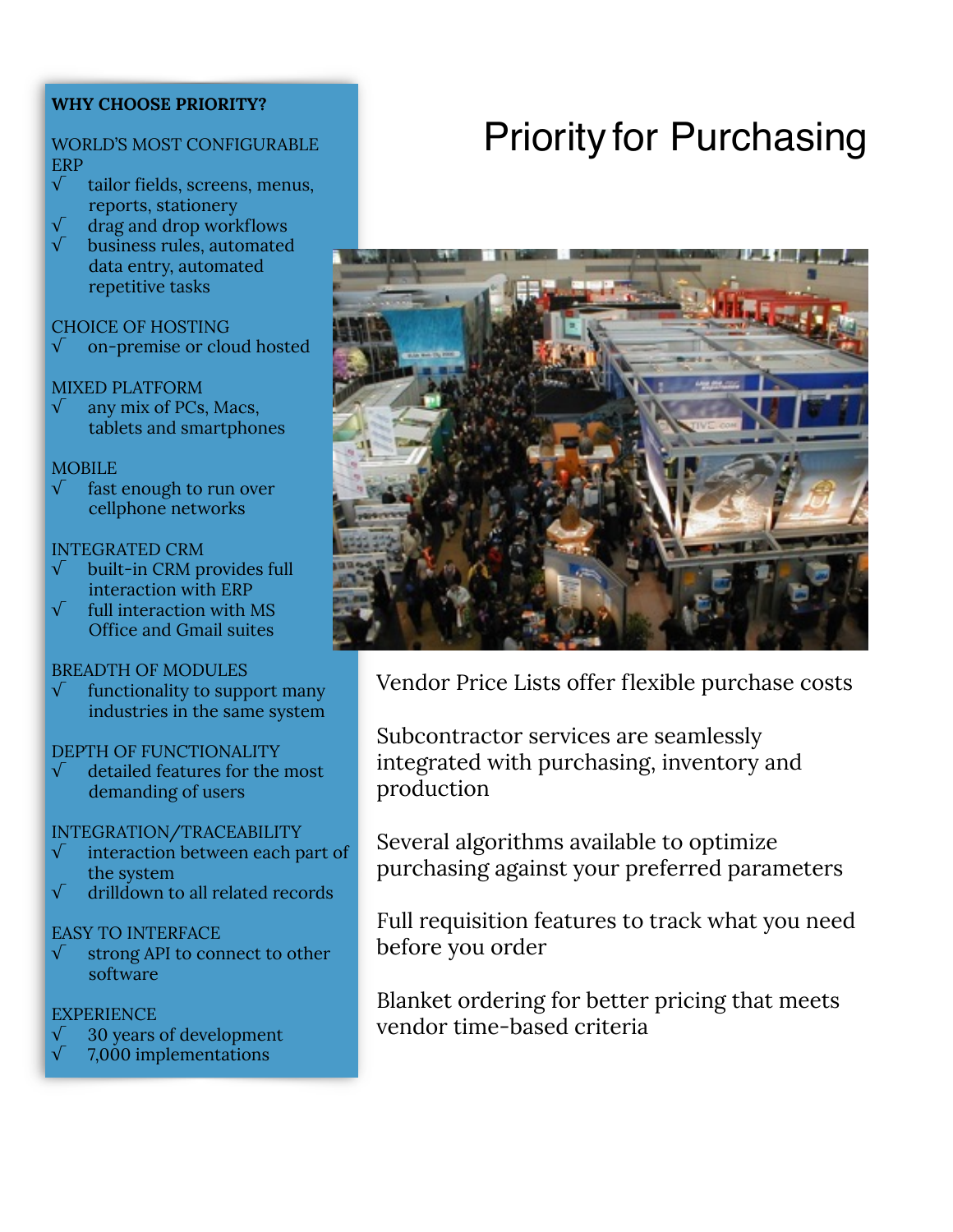The *Priority* system supports the entire purchasing process — from the creation of purchase requisitions (recommendations), to the opening of requests for quotes from vendors, to the recording of received quotations, to the opening of purchase orders, and finally to the receipt of goods and their billing.

The **Purchasing** module enables the purchasing manager to receive online updates regarding the ramifications of his/ her decisions upon the projected balances of materials in inventory. That is, the purchasing manager decides, together with the vendor, on quantities to order and due dates based on demands to acquire a specific part (including several demands for different dates) and a variety of related factors (e.g., lead time). In light of existing orders, unmet demands and the like, the system displays projected balances for the item. In addition, the dates of various milestones along the supply path are displayed — for example, the part's due date (ship date), receipt date (arrival date), and on-hand date (the date that it is available for production, after all laboratory tests have been completed).

*Priority*'s **Purchasing** module is linked to the **Financials, Marketing and Sales, Project Management, Inventory** and **Production** modules. This linkage allows the purchasing manager to view the sales order and/or demand for finished goods that serves as the basis for the purchase requisition. Later on in the process, you can record the receipt of materials into inventory against purchase orders (reducing the order balance) and, finally, check that the itemized quantities in the vendor's invoice match received quantities.

# **Vendors**

Basic data is maintained for each vendor, including: number, name, address, telephone numbers; list of key personnel (with positions and phone numbers); specific contacts for RFQs (request for quotes), purchase orders and invoices; overall quality level; shipping mode; business sector classification; and the like.

In addition, billing information is maintained for vendors in the **Financials** module, including payment terms, account number in the **Chart of Accounts Payable**, bank account details, and a remit-to address to which check payments are sent, and which appears on printed checks. Vendors that are no longer in business, or with whom you have ceased working, can be made inactive, thus ensuring that no new purchase orders will be opened for them.

Maintenance of vendor data is managed via statuses using the graphic **BPM Flow Chart Vendors**. After defining the necessary statuses (and the paths that connect them), you can view their attributes in the **Statuses for Vendors** form.

To distinguish a given vendor as a subcontractor, you simply open a work cell for him/her and assign the subcontractor a warehouse (defined as a plant-floor warehouse).

Information recorded for vendors and subcontractors is used by *Priority* as default values in various documents and processes throughout the system.

The system supports purchases from onetime vendors, enabling you to change the vendor's name and address on the purchasing document without the need to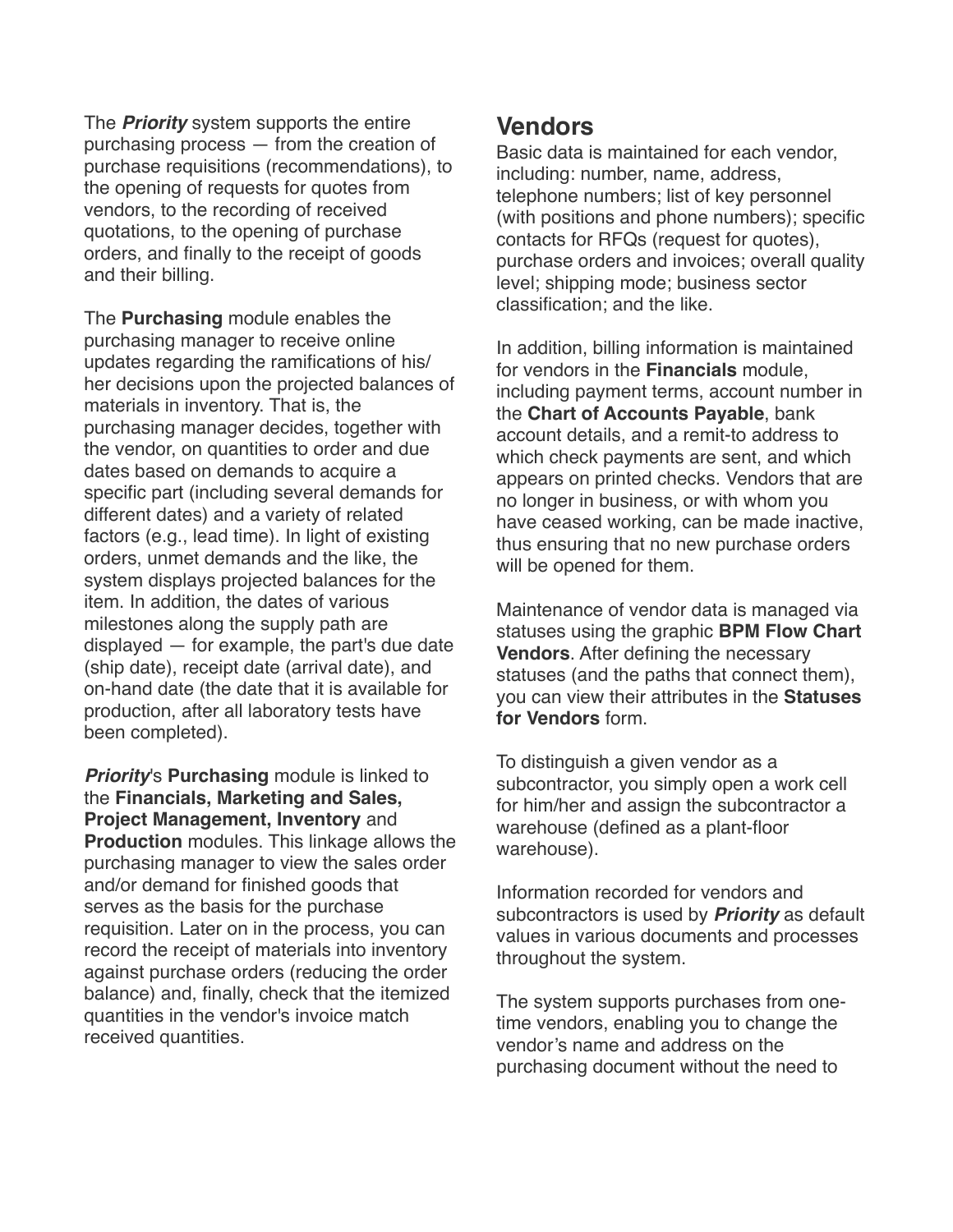open a new vendor with a separate A/P account.

## *Vendor Parts*

*Priority* allows you to create and maintain a list of parts supplied by each vendor. This list includes the vendor's catalogue number and description of the part, which appear on printouts of purchasing documents (e.g., purchase order, request for price quotation). You can maintain a history of vendor parts by making old parts inactive. This feature is particularly useful if the vendor changes the VPN (vendor part number). The list of vendor parts can be created automatically or manually.

You can also maintain parts by their manufacturer part number. This number is identical for all vendors of the part, yet distinguishes between manufacturers.

Whenever a purchasing document is recorded, a check is carried out as to whether the specified item appears in the vendor's list of parts. If it does not, a warning is posted.

In addition to the maintenance of overall quality levels for vendors, you can also record *quality levels* for each item sold by the vendor. In addition, vendors can be assigned a ranking per item, relative to other vendors who supply the same part (where the vendor with the highest ranking is considered the *preferred vendor*). This is mainly used in the production of requests for price quotations, as well as during the selection of the vendor from whom the part will be purchased.

You can maintain a separate purchase unit per part for each vendor. This unit is utilized in all communications with the vendor but need not be connected to or dependent on the unit used to maintain its inventory in your own organization. It can also serve as the basis for the unit price recorded in the vendor's price list.

# *Vendor Price Lists and Purchase Prices*

*Priority* allows you to maintain an unlimited number of price lists for each vendor. Each price list is assigned a currency and an effect date. You can thereby maintain price lists in different currencies for the same vendor, as well as update price lists that will go into effect at some future date while saving the prices currently in effect.

The itemized price list contains the prices and discounts of all the parts included in that price list, which can be defined or revised in batches.

Price list maintenance is easy and convenient, including, for instance, the option of creating price lists based on lists of vendor parts, copying entire price lists, copying discounts from one list to another, and updating prices by a percentage or set value.

When a purchase document is recorded, the system identifies the appropriate price list according to the effect date and part number. As the same vendor can have several price lists, *Priority* looks for the list with the most recent effect date to see if it contains the ordered part. As long as the effect date precedes the order date (i.e., the list is in effect), the unit price for the part is taken from there. If not, the next most recent list containing the part is offered as the default. The source of the price appears in the line item.

Any given list can designate prices for regular purchases or for commission sales. For vendors with whom you have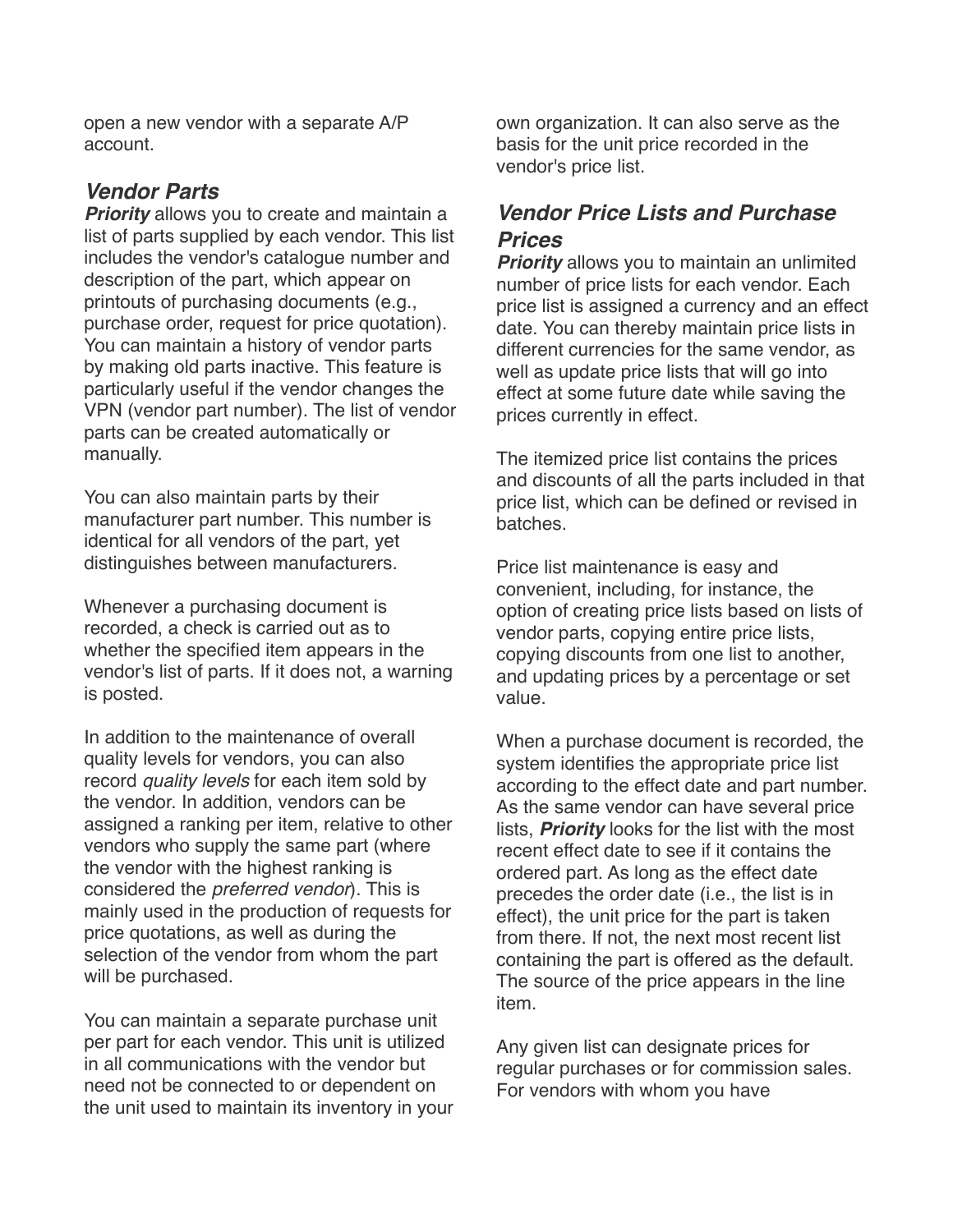commission sales agreements, commission fees are managed per part family. These are used to calculate the commissions earned for the sale of these parts.

In place of maintaining vendor price lists, *Priority* enables you to maintain a single purchase price per part. This price, which is recorded in the part catalogue, is then used to determine the unit price in purchasing documents.

For each part supplied by a given vendor, you can designate the percentage of the part cost that should be used to calculate shipping-related expenses.

## *Subcontractors*

Subcontractors are managed in the system as a sub-group of vendors. This allows for the purchasing, billing and payment processes to be managed within regular vendor transactions, alongside the production process. Specifically, inventory currently held by the subcontractor can be considered and managed as work in progress.

A vendor who is a subcontractor is unique in that a plant-floor warehouse has been designated for him/her. The system identifies purchase orders and receipts of goods (or rework) from subcontractors and relates to their costs as subcontracting costs. In addition, components and partially processed parts sent to the subcontractor's warehouse are managed as work in progress, and, more importantly, are deducted from the subcontractor's inventory once the receipt of processed goods is documented.

You can create a kit warehouse for a subcontractor. This is an area used to prepare shipments of kits to the subcontractor in accordance with the work orders scheduled to be processed by him/ her. As it is prepared, inventory is moved into the kit warehouse; once all component parts are available, the entire kit is shipped to the subcontractor's warehouse.

You can also custom-design a bill of materials for each subcontractor. For instance, you can make assemblies in the original BOM into phantom parts and disregard raw materials that do not need to be issued (because they are purchased independently by the subcontractor). This customized bill of materials is taken into account in the creation of kit lists, as well as by MRP, production planning and the **Backflush** facility.

*Priority*'s **Purchase Planning** module determines material requirements (both for raw materials used in production and purchased items sold to customers), based on sales orders, open work orders or frequency of need. Demands for parts that derive from sales orders or work orders are determined by production planning or Material Requirements Planning (MRP). Purchase demands for parts that are acquired on a regular basis (e.g., supplies, goods produced for stock) are calculated in accordance with fixed, user-designated requirements.



Purchase planning performs the following tasks:

• It calculates projected balances for each item (over the course of a designated period) on the basis of anticipated issues and shipments, in accordance with inventory balances and open purchase orders.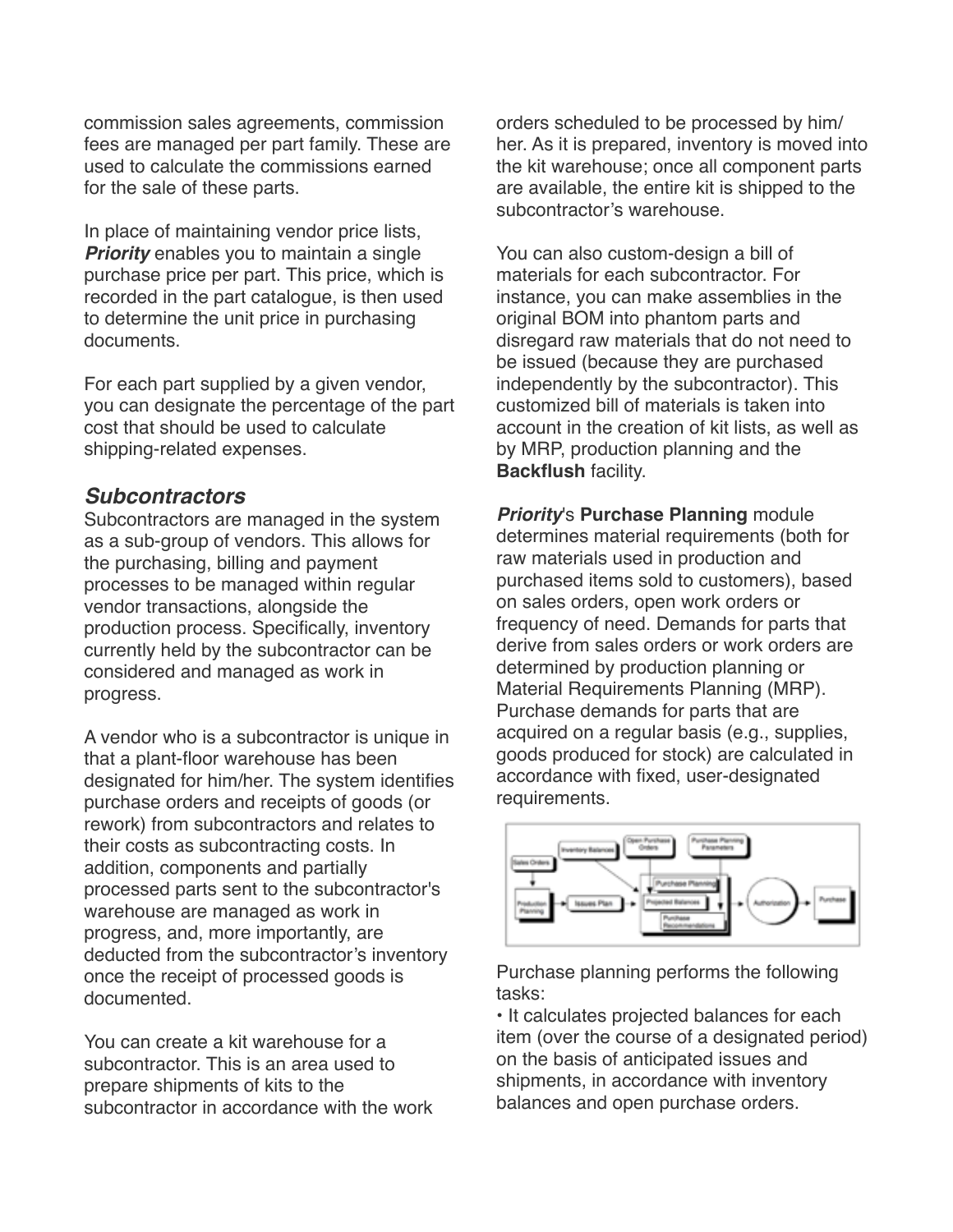- It opens a purchase demand document comprised of separate purchase requisitions (quantities and dates), taking into account lead times and other purchase planning parameters for each part.
- It generates recommendations to expedite existing purchase orders when necessary and possible.

# *Purchase Planning Parameters*

One important parameter that affects a given part's purchase planning is its replenishment type. This is determined by the manner in which demands for that part are calculated. A part's usage can be planned in one of two ways:

- It can be planned dynamically, on the basis of sales orders —both for raw materials needed to produce a finished product and for parts that are bought and resold.
- Or it may be required on a fixed, userdesignated basis, every given number of days (e.g., supplies, machine oil, parts produced for stock).

Lead time is another important factor that is taken into account. It is designated per part and broken down into three separate, cumulative periods of time:

- **Purchase lead time**  from the day the part is ordered until it leaves the vendor's premises
- **Shipping days**  the average number of days it takes to move from the vendor to your own site
- **Testing days**  the time it takes, once the part arrives in the warehouse, to undergo any laboratory tests and be considered available for production or sale.

Additional purchase planning parameters specified for the part include: safety stock, demand range, minimum order quantity, increment for order, and scrap.

# *Purchase Planning According to MRP/Production Planning*

Purchase planning can be run on the basis of one of three possible planning processes:

• **Production Planning with Finite or Infinite Capacity** – planned production which takes into consideration production constraints, the capacity of all required resources, part parameters, bill of materials, and factory modeling.

• **Material Requirements Planning (MRP)** – planned production based on part parameters, bill of materials and factory modeling (disregarding resource capacity). • **Material Requirements Planning for Distributors** – issues planning on the basis of demands generated by sales orders and forecast orders (with no reference to bills of materials, production activity or assemblies).

Before running any of these planning programs, the orders to be taken into account and planned must be flagged. In the case of production planning, the *Priority* of each order relative to the others must be specified. The three programs supply an issues plan that represents the basis for calculating projected balances and purchase recommendations.

# *Projected Balances and Purchase Recommendations*

The calculation of projected balances is performed in the following manner:

• The system takes into account existing balances in the warehouse (differentiating between inventory that is available for production and that which is not), adds anticipated receipts of goods from vendors as well as any inventory in the middle of its routing (work in progress), and then subtracts expected issues (both for production and customer shipments).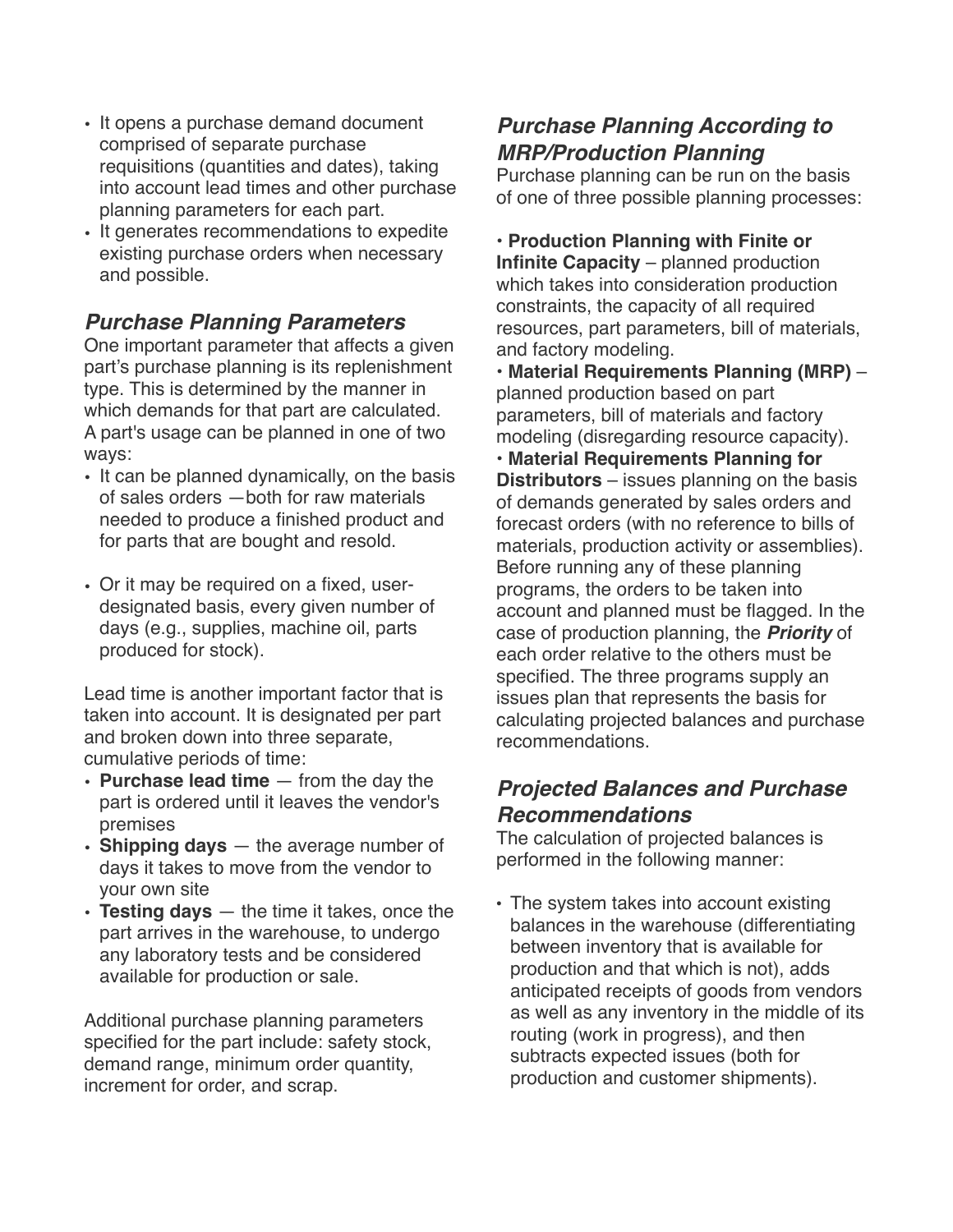- Demands are created with the aim of guaranteeing that inventory levels do not fall below designated safety stock levels. The calculation of demands takes into account various purchase planning parameters, including: demand range, minimum order quantity, and increment for order.
- Any existing purchase order whose expected on-hand date does not meet the demand date for the part generates a recommendation to expedite, in which a more suitable due date is suggested by the system.
- Projected balances begin with the part's opening balance on the day purchase planning was run, and reflect any future inventory developments. They also display recommended dates and quantities of orders and purchase requisitions. This provides the purchase manager with a complete picture, facilitating decisions as to whether to accept the recommendations or to make certain adjustments.

## *Purchase Planning Reports*

The following reports are available in the **Purchase Planning** module:

## **Projected Balances Reports**

- Projected Mat. Bals std units
- Projected Mat. Bals fact. units
- Minimum Material Balances

## **Purchase Recommendations Reports**

- Purchase Recommendations
- Projected balances (with PRs)
- PO Recommendations (Materials)
- Purchasing Shortages
- Exceptions
- Purchase Recommends (Businesses)

## **Purchase Follow-up Reports**

- Purchasing Overview of Parts
- Open P Order Status-Foreign Lang
- Part Price Options
- Required Materials Reports
- Req. Maters. per Top-level Part
- Req. Materials per Sub-assembly

#### **Purchase Requisition Reports**

- Purch. Requisitions for Period
- Parts Needed from Vendors
- Projected Balances (with PRs)
- Print Purchase Demand
- Print Purch Demand-Foreign lang.

## **Purchase Orders**

Purchase orders are generated from the results of purchase planning once a decision has been reached as to what quantities are to be purchased, when, and from which vendor. The purchasing manager receives from *Priority* a wealth of information on which to base decisions and plan the execution of the necessary purchases, including the performance history of each vendor (e.g., supply and delivery, past prices, proven quality), price quotation comparisons, current inventory levels and projected balances.

Prices and discounts are filled in automatically, taken from a blanket order, a price quote, a price list, purchase costs manually entered in a sales order, the part's purchase price, or the part price in the previous order. The source of the price is displayed in the line item.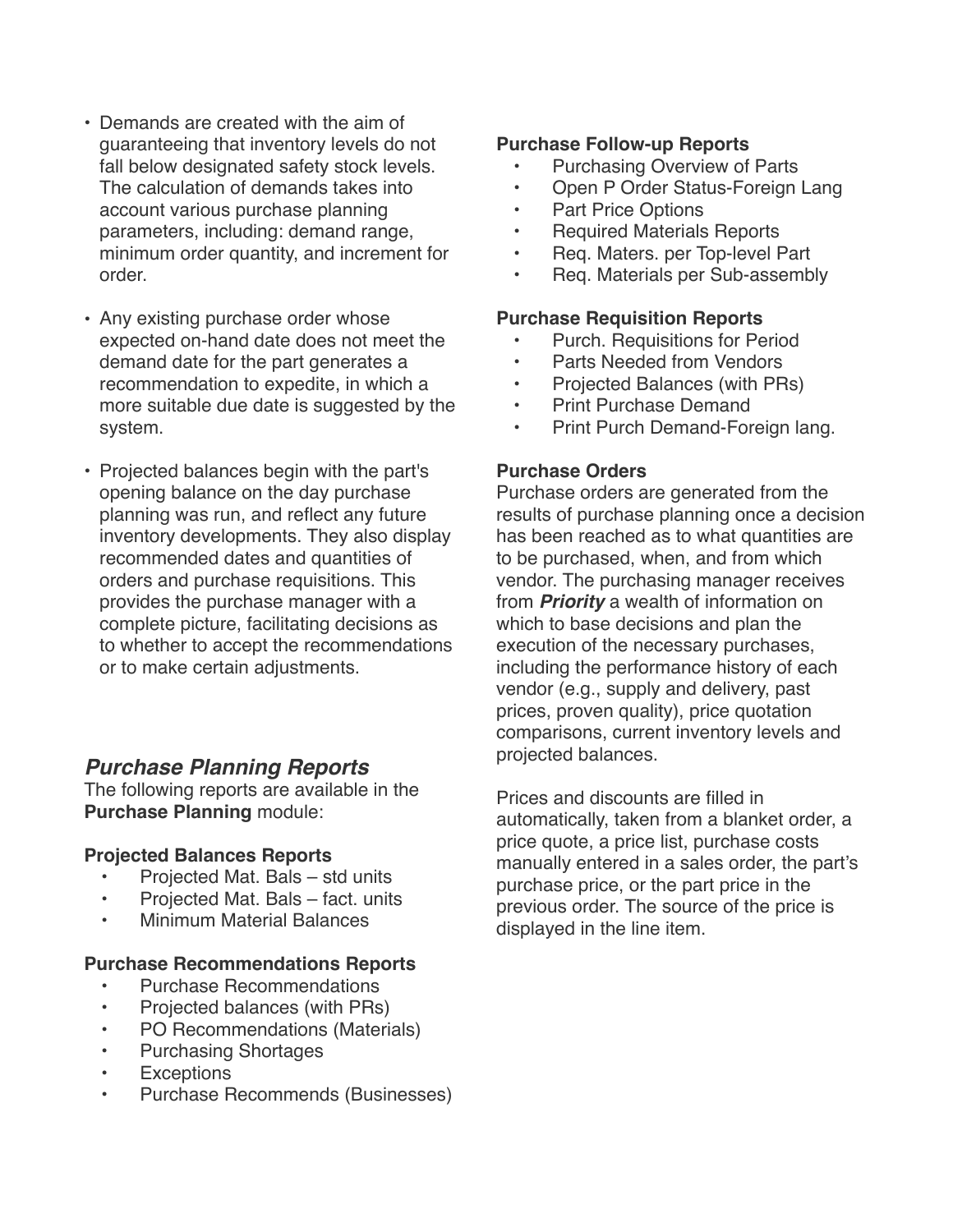

## *Purchase Requisitions (Recommendations)*

Purchase requisitions are created automatically when the purchase planning program is run. The following data are maintained per requisitioned item:

- The required quantity
- The date the order should be placed
- The date the goods should be ready to leave the vendor's premises
- The date the item is needed for production or shipment to a customer
- Information about the preferred vendor
- The buyer responsible for purchasing this item.

Any purchase requisition that was created automatically may be revised. You can also open PRs manually.

When a new PR is generated automatically, any old (automatically created) PRs for the same part, which have not yet been processed, are deleted, thereby avoiding double orders for the same part.

**Priority**'s PR facility provides the purchasing manager with a wealth of information, including projected balances for each item and part price options (based on price lists, quotes, previous orders, etc.). This

information enables the purchasing manager to arrive at optimal decisions.

You can use a purchase requisition (even when it is still in the authorization stages) to generate requests for price quotations from vendors (see below). A fully authorized PR can be used to create a purchase order.

A flag in the **Purchase Requisitions** form allows you to copy prices directly from PRs to purchase orders that are based on them. This flag is marked automatically when the PR price has been updated on the basis of a vendor price quote.

# *Price Quotations from Vendors*

Requests for price quotations (RFQs) can be created automatically on the basis of purchase requisitions and vendor criteria. You have the option of generating RFQs only for the part's preferred vendor, for all vendors ranked up to a certain level, or for all vendors who supply the part.

The printout of the request includes the vendor's catalogue number and description of the part, as well as the vendor unit (as defined in the vendor's list of parts).

Quotes received in response to requests can be recorded in the system and compared. When recording a purchase order, you can base prices on a specific vendor quote or first view all quotes from all vendors who supply the part and then choose the one you prefer.

The comparison between quotes from different vendors is facilitated by the system's automatic conversion of units of measure and prices in foreign currencies into the same unit and currency for all quotes.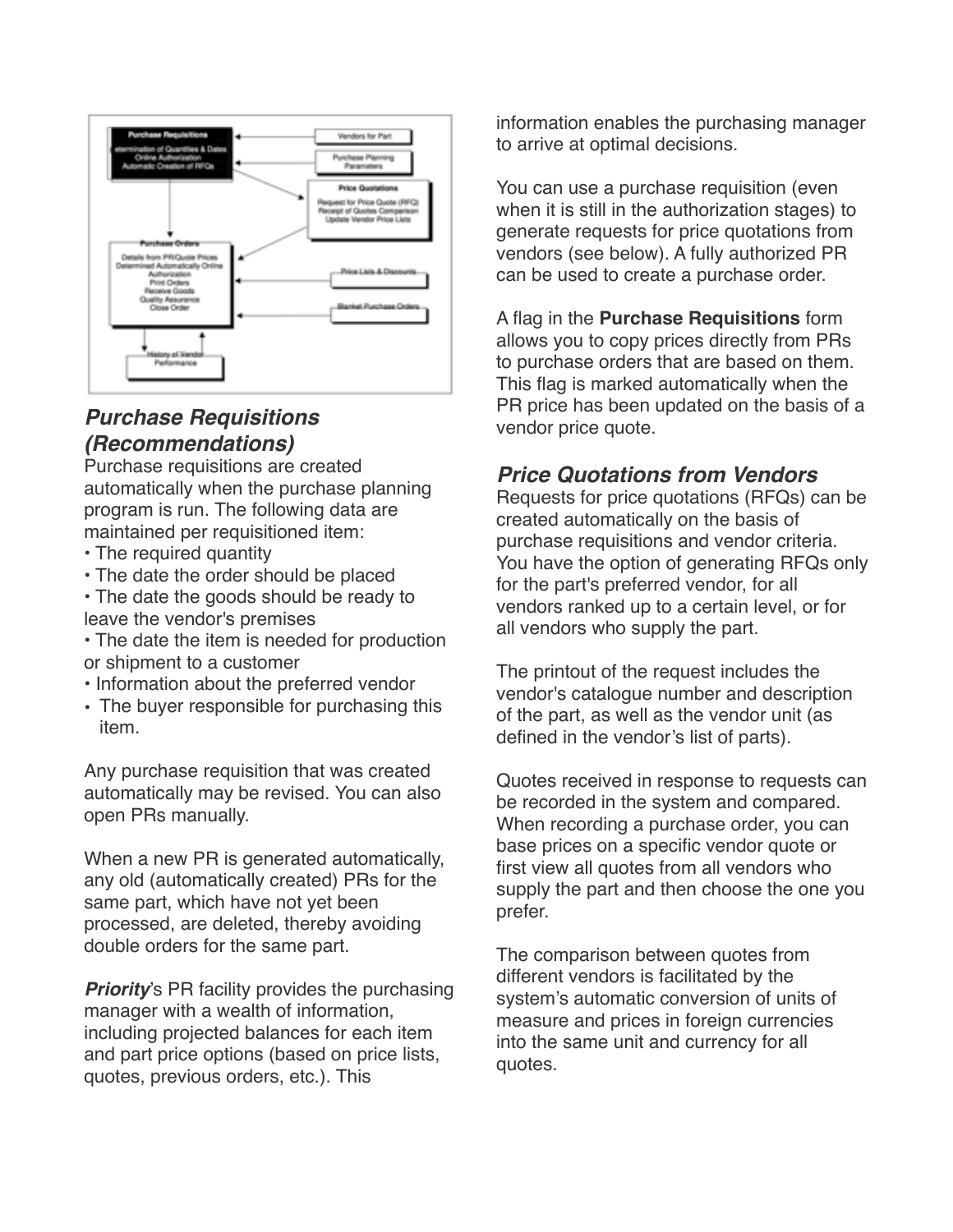A vendor quotation can include different prices for the same part, with different minimum quantities. When a quote of this type is linked to an order, the appropriate price is taken, according to the quantity being ordered. Each price quote has a designated expiration date.

# *Recording Purchase Orders*

**Priority** offers the option of itemizing purchase orders automatically. The parts ordered, together with their quantities and due dates, can be taken from a variety of sources: a purchase requisition, a price quotation, one or more sales orders (in a buy-resell situation). The due date in the original document will be used to calculate the order's receipt date and on-hand date (taking into account the part's purchasing parameters, such as shipping and testing days). You can record different due dates for the same part in a single order. If the vendor in question does not supply all the items that are filled in automatically, any superfluous lines can simply be deleted.

If the purchase order is based on one or more sales orders, each line in the purchase order contains a reference to the corresponding line in the sales order.

Prices and discounts recorded in purchase orders may come from one of the following sources:

- Automatic entry based on purchase requisitions (when purchase orders are opened by Direct Activation from the **Purchase Demands** form).
- Automatic entry based on a blanket purchase order or a price quotation (provided minimum quantity is ordered);
- Automatic entry based on the vendor's price list or the part's purchase price

(whichever is maintained), if there is no blanket order or price quotation;

- Automatic entry based on purchase costs recorded manually in a sales order (when the purchase order is based on one or more sales orders);
- Automatic entry based on the last purchase order for this part, if no price exists in the above-mentioned sources;
- Manual entry or revision of prices when the order is placed.

The source of the price is displayed alongside the unit price. If the currency of the order differs from that of the price source, prices are converted according to designated exchange rates. Order prices can be linked to a price index or foreign currency.

The purchasing manager is assisted in decision-making by a broad variety of pertinent information related to the ordered item, such as: inventory balances, recent inventory transactions and price options (from price lists, quotations, previous orders, etc.).

When a goods receiving voucher is recorded for a given purchase order, order balances are updated automatically. The item is closed automatically whenever its balance reaches zero or falls within the part's defined tolerance range. Orders and order items can also be closed manually.

The cost of any item in a purchase order (e.g., consulting services, legal aid, other non-inventory items) may be attached to any other part and work order; these are added as non-standard costs to the part or work order. Every order item may be linked to a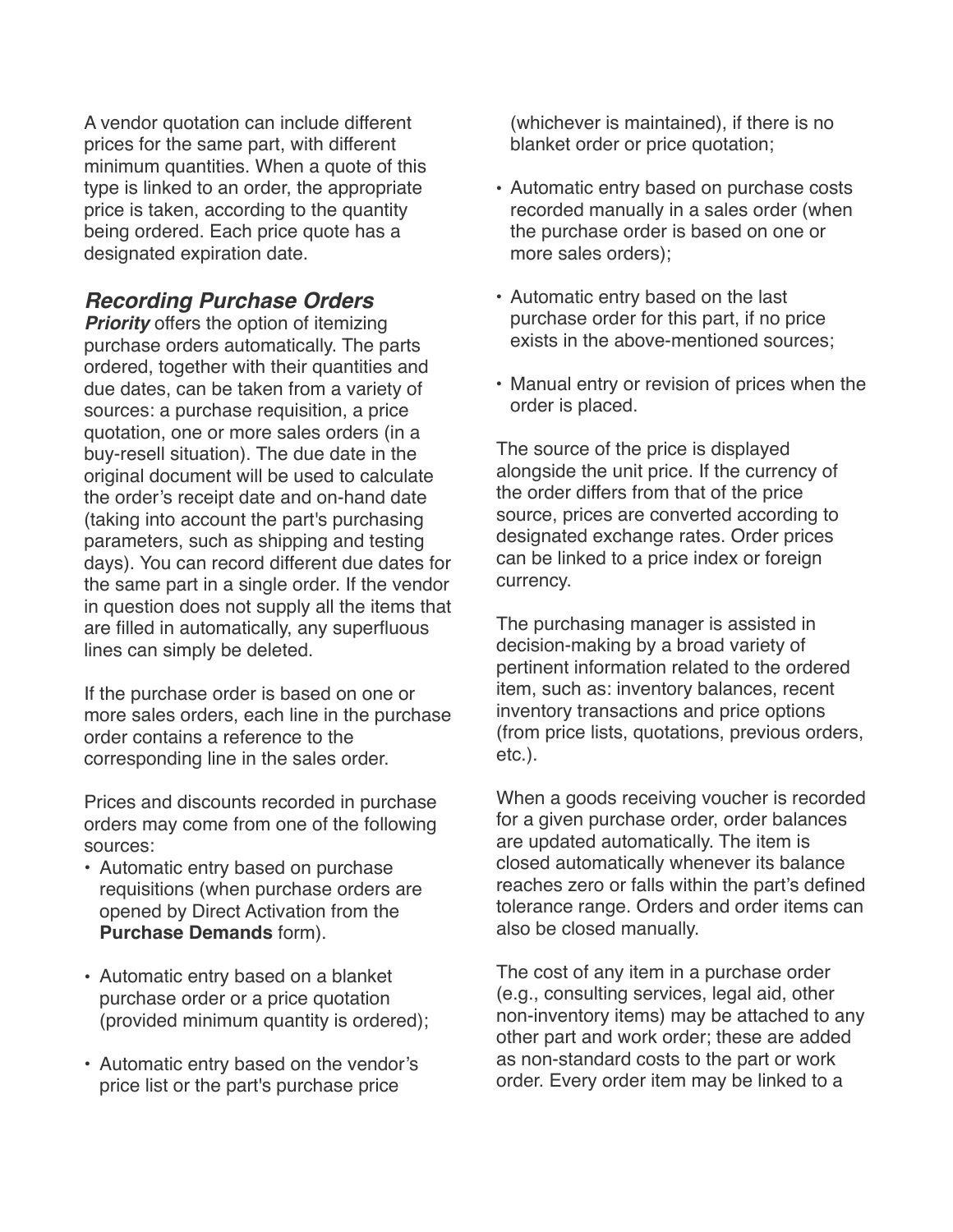cost or profit center, as well as to a budget item.

The system allows you to order noninventoried parts without having to open a separate catalogue number each time this occurs, by using a single part number and changing the part description. This revised part description is carried over to all related documents (goods receiving voucher, vendor invoice).

When recording an order to a subcontractor, you can specify the work orders for which the work in question is being performed. The price in the order is then calculated as a subcontracting cost (which is added to the costs of the materials sent to the subcontractor, in order to arrive at the work order cost).

The printed purchase order includes the vendor's catalogue number and description of the part, as well as the vendor unit (as defined in the vendor's list of parts). The shipping address can be inherited from earlier related documents (RFQ, vendor quote), or from the company warehouse for which the order is placed.

## *Authorization*

*Priority* offers two mechanisms for authorizing purchase requisitions and purchase orders:

• **Authorizer lists***–*You can designate a sole authorizer or a list of authorizers, indicating the monetary amount for which each must sign. An alternate can be designated for each authorizer. The user whose turn it is to sign the order is displayed, which allows all documents awaiting the authorization of a specific user to be retrieved at once. No changes can be made in the document once there is even a single signature.

- Multiple lists can be created, distinguished by code. The appropriate list is designated when the order (or PR document) is recorded. With each signature, an e-mail is automatically sent to the next authorizer on the list, facilitating the rapid completion of the process.
- **BPM statuses**–Use the BPM flowcharts to define statuses that correspond with the various stages of authorization required in your organization. Automatic messaging and workflow restrictions can be defined in the rules that govern the statuses and the paths connecting them.

# *Blanket Purchase Orders*

Blanket purchase orders offer special pricing terms in return for a commitment to order a specified quantity over a designated period of time. By definition, a blanket order generates several different purchase orders. **Priority** provides a means of tracking how much of the blanket order remains to be ordered, as well as the financial value of this balance. The order balance, which is originally identical to the quantity of the order, decreases as orders linked to the blanket order are placed for this part. Once the balance reaches zero, the blanket order item is closed automatically. Nonetheless, you can still open orders for the part and base them on the blanket order; in this case, the date on which the blanket order balance first dropped below zero is displayed. Every blanket order is assigned an expiration date, after which you cannot open purchase orders for it.

# **Purchase Order Tracing**

You can view all open purchase orders and order items, according to a variety of criteria. For instance, you can view due dates, anticipated on-hand dates and projected payment dates, thus identifying any supply